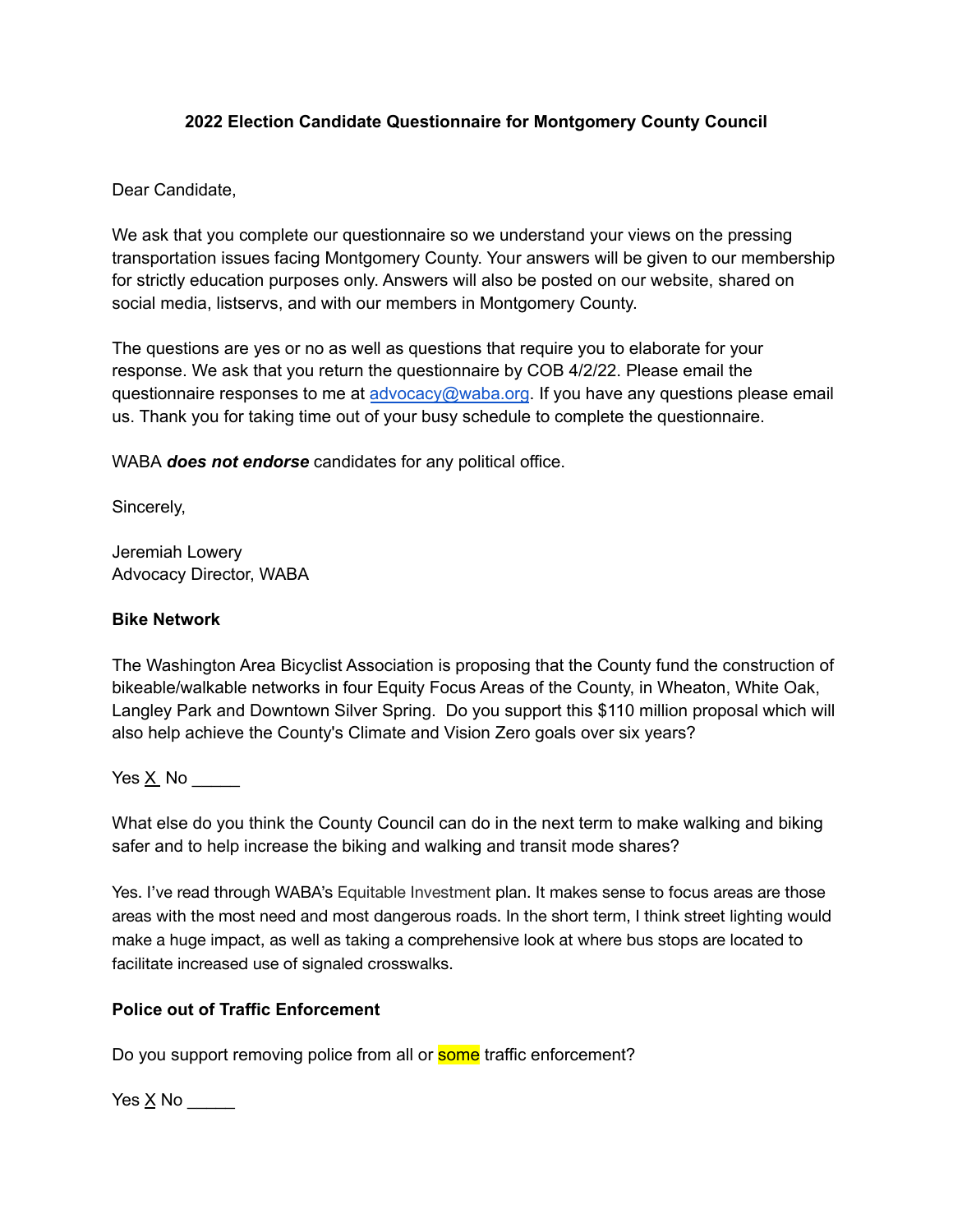How will you balance the need for traffic enforcement and equity while in office?

Overall, we need to ensure we keep everyone safe, our police and our citizens. I would favor removing police involvement in minor traffic infractions by more reliance on technology. Not only would it reduce the overall cost of enforcement in the long run, it would also reduce the racially biased traffic stops. The Office of Legislative Oversight report on reassigning traffic enforcement made many recommendations on the increased use of technology like speed cameras, red light cameras. I would support increased funding for these measures. We can also look to cameras for minor infractions such as faulty taillights, expired tags, etc.

### **Trails - repaving**

Do you support fully funding the budget request of the Parks Department to include monies for repaving the Sligo, Rock Creek and Capital Crescent Trails?

Yes  $\underline{X}$  No \_\_\_\_\_\_\_

# **Tunnel**

Do you support funding the \$55m project for this important regional trail connection through downtown Bethesda?

Yes X No

Do you support funding that will complete construction of the project within the current FY 23-28 CIP period or sooner/later?

Yes  $\underline{X}$  No

#### **270 widening**

Do you **support** or oppose the proposal to widen parts of I-495 and I-270 to add four express toll lanes?

Yes  $\times$  No \_\_\_\_\_\_

Why or why not? And how would you show that support or opposition. Do you support other new highways or road expansions?

I live in Germantown and work in Gaithersburg. District 2 surrounds the northern portion of I-270. We have seen tremendous growth in the Upcounty region and we need relief. In the past 20 years